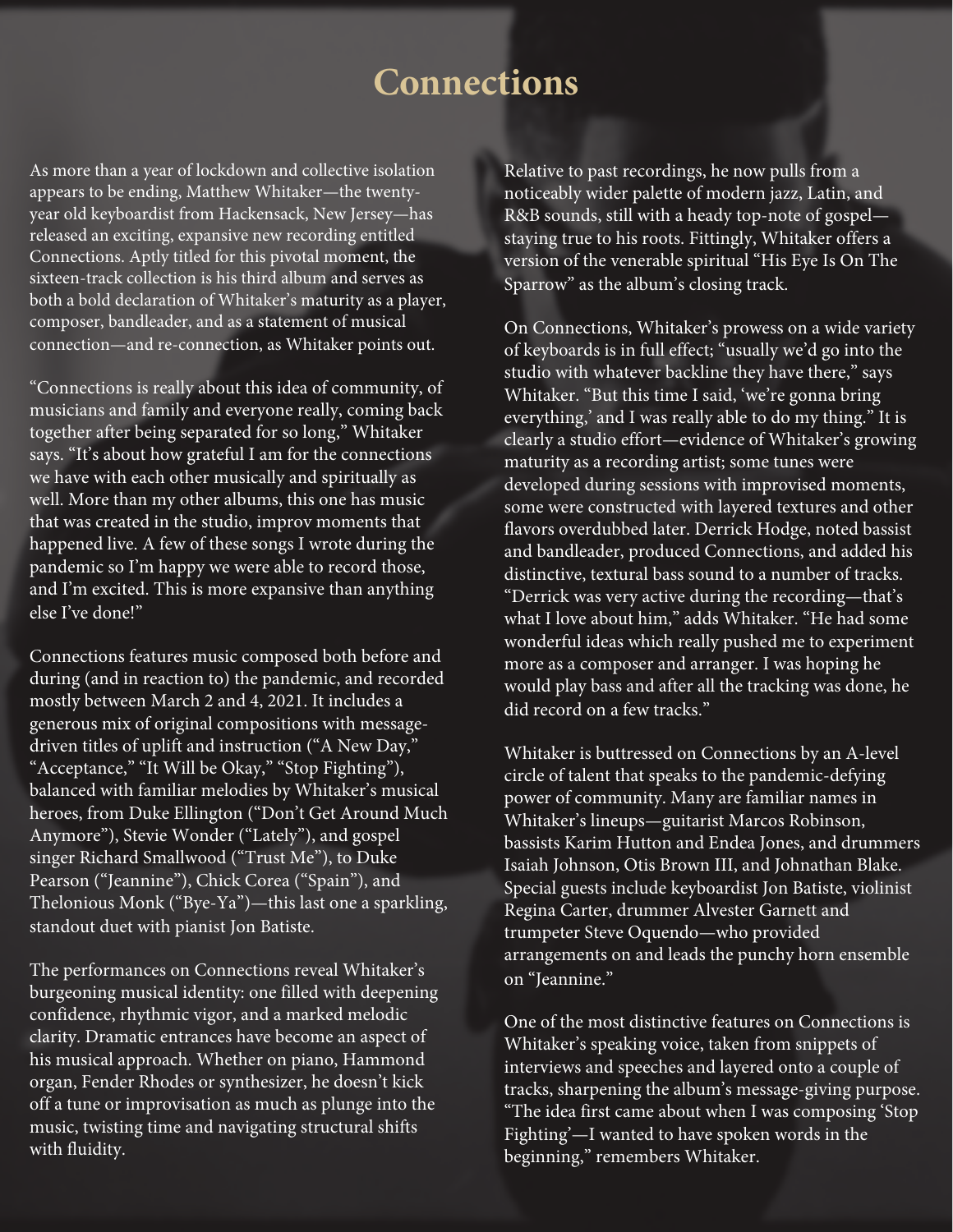"Derrick took that idea and said, 'I think we can have that throughout the entire album.' So, I sent him a bunch of audio files including my talk at a conference a few years ago about myself, with the doctors not having much hope for me, 'eleven surgeries later…'—all that stuff. If Connections has an overall message, I think one is "Why Not?" Why can't I do this, or that? Who says this is not possible? The other message of Connections is, this is who I am, now, at this moment when the world is coming back together."

Connections serves as an impressive reminder of how far Whitaker has come, and how he has defied the odds from the outset. He was born in 2001 in Hackensack, New Jersey, premature by three months and blind, fighting his way to health through his earliest years. By age three, he exhibited an unusual musical acuity—picking out nursery rhymes on a toy piano—and by five, blessed with perfect pitch, he began piano lessons at The Filomen M. D'Agostino Greenberg Music School in New York City where he learned to play and read Braille music as well. To this day, he credits piano teacher Dalia Sakas and the FMDG experience in general for providing him the guidance at the start of his career.

While still a pre-teen, Whitaker started to perform with the band at the New Hope Baptist Church which his family attended. "I really grew up in that church—I first started playing drums while the drummer was on tour, and when the organist would show up late, I would fill in for him. Then our pastor at the time said, 'Matthew you're the organist' and I've been the organist there for five years now. We're online every Sunday with live streams now."

Whitaker's childhood transformed the word "premature" into a term of strength and accomplishment. He continued his studies at the Harlem School of the Arts and with Montclair, NJ's Jazz House Kids program through his adolescent years, and word of this talented child began to spread. At the age of 9, he enrolled in the Manhattan School of Music's Pre-College Jazz program with support from the Jazz Foundation of America.

A year later, he was chosen to perform as the opener for Stevie Wonder's induction into the Apollo Theater's Hall of Fame. At the age of 12, he was the subject of Thrive, a mini-documentary focused on his uncanny talent and brief journey so far. By 13, he became the youngest player ever endorsed by Hammond USA, manufacturers of the organ he had begun to play only four years before; at 15, he became an official Yamaha Artist, becoming the youngest musician to join that elite group of pianists.

By his early teenage years, with jazz as his primary focus and an ear open to a number of styles—from deep, African American roots to modern classical and even hard rock—Whitaker was leading his own bands and developing a sound that often called upon the energy and spirit of his Baptist upbringing. In 2016, he performed Stevie Wonder's classic "I Wish" on FOX TV's Showtime at the Apollo, and in early 2017, he released his debut album Outta The Box on the Jazz Foundation's own label. It received wide critical acclaim, inside and far beyond the jazz world. One critic praised how the recording "showcases his vast influences and range" and labeled him "a prominent young voice in today's jazz scene."

With comet-like velocity, Whitaker's musical growth continued as his star ascended. From 2017 through 2018, he headlined major theaters and music festivals with a tight, energetic group. He performed publicly with a dizzying array of top talent from Ray Chew, Christian McBride, Dr. Lonnie Smith, Rhoda Scott, Regina Carter and Jason Moran, to Jon Batiste, Cory Henry, Marc Cary, Arturo O'Farrill, James Carter, Roy Ayers, and even The New York Pops Orchestra. He appeared on the Today Show, Ellen DeGeneres Show and the Harry Connick, Jr. Show.

In 2019, Whitaker released his sophomore album— Now Hear This—on the independent label Resilience Music Alliance. Downbeat awarded it four stars, calling his "spirit-raising ecstasy…a perfect launchpad for all that's yet to come from this exceptional pianist."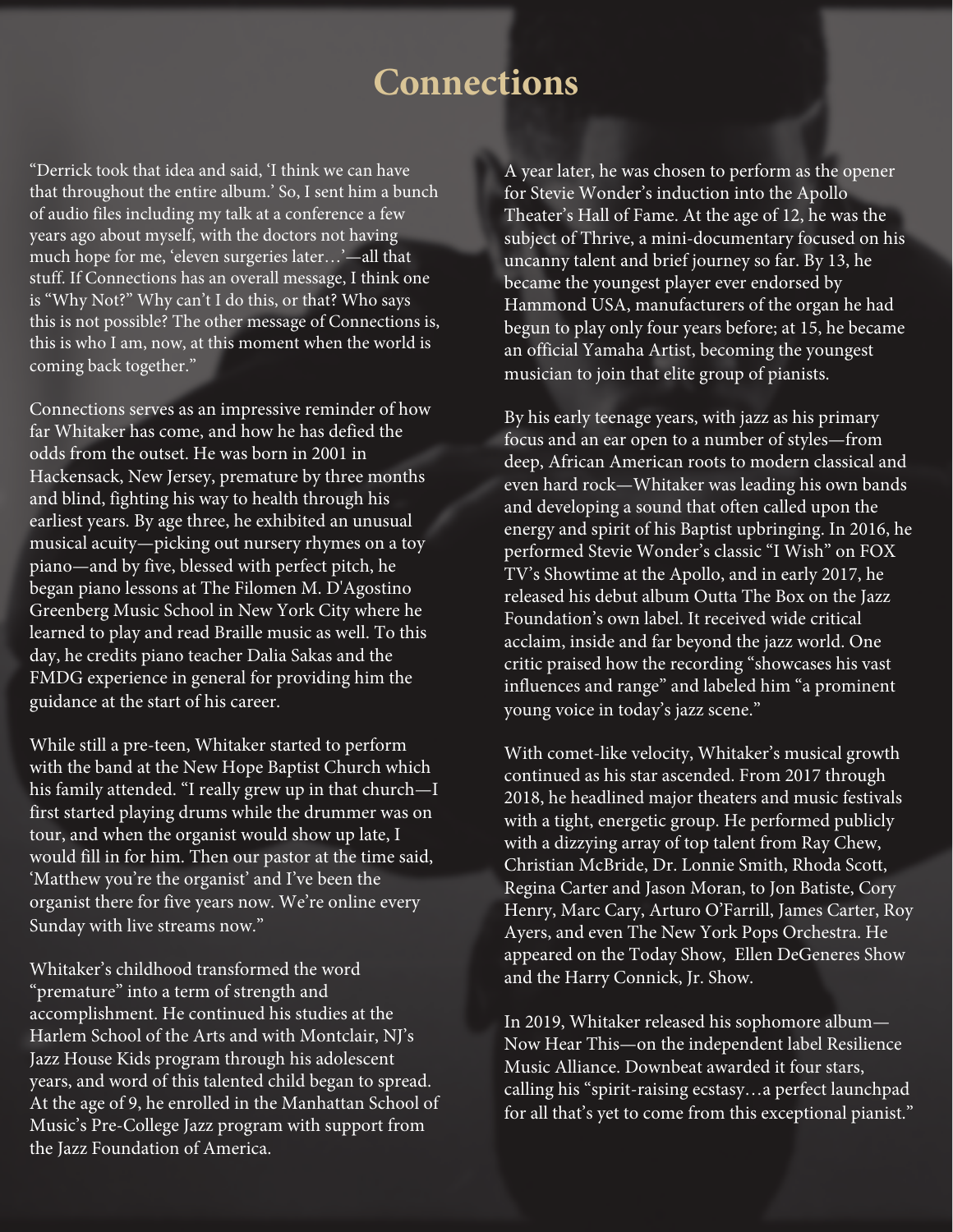CBS's 60 Minutes program decided to report on Whitaker, shooting him at a headlining gig at the New Orleans Jazz & Heritage Festival, and consulting a neuroscientist who used an MRI to examine his brain activity and better understand his prodigious skills. The story aired nationwide in December 2020 in the midst of a global music industry lockdown brought on by the COVID pandemic.

In early 2021, as the world neared one full year of lockdown, the decision was made to return to the studio; Connections is an album made possible by, and in defiance of all that this pandemic has engendered. "For me, life has always been about rising to challenges," Whitaker says.

One thing I take away from this lockdown is don't be afraid to keep developing as a person and still be creating, even if you're by yourself. I'm grateful that I have the resources available to do my thing even from home. We've been doing live streams from home and from church. I've also had a long time to think with so much going on in politics and protests and the world. I've learned to let the music speak—that goes with everything that I play. Let the music speak and you can hear it tell you how to think about this topic or another. That's really what Connections is about.

# Connections Track-by-Track Comments by Matthew Whitaker

## 1. Journey Uptown

"Journey Uptown" is a song I originally composed for one of my friends, Gabe Stone Shayer who's a dancer. He and his partner Skylar Brandt reached out to me because they were creating a dance for an event and obviously whatever I compose they have to work with, because I can't see what they're doing. We were on Zoom coming up with different ideas of how to do this. They said things like, "Make sure the piano is in the forefront" and "Add some percussion parts" and "Make it like you're somewhere in New York, feeling and hearing the city."

" I immediately went upstairs to the piano and this polyrhythm came into my head, different layers on top of one another. Everything came out of that pulse, different sections and sounds. The original song for the dancers is in 4/4 time and a bit faster and more energetic. which is different from the version on the album. When we got to the studio and were still getting the sound together, Alvester started playing this groove in 7 and I went, "Oh! That's it, that's it!" It also gave the song more of a sigh of relief between the sections and helped the song weave a bit more. So, when Johnathan played it on the record, I showed him what Alvester had come up with and he said, "Okay."

### 2. A New Day

This song is something I wrote and worked out before the pandemic and just added some finishing touches since I had more time to do so. The title is basically in response to all of this negativity going on in the world, the idea that when tomorrow comes it's a new day. Musically I wanted it to be an organ trio with me, guitar and drums, in that tradition. Playing with Johnathan was really cool because he plays with Dr. Lonnie Smith too, who's one of my favorites on the organ. This is sort of a tribute to him but it's also my original, so it's catching two birds with one stone. It was really fun putting this song together—I came up with this one melodic line on organ and it grew from there.

#### 3. Bye-Ya

This is part of a longer 20-minute improvisation Jon Batiste and I did one morning in the studio with each other that goes many different places. "Connections" is from another part of that jam. Jon introduced me to this song when we played together a few years ago. All of a sudden, he played it and I had never heard it before. I'm like, "Hey! What's that?" "'Bye-Ya' by Thelonious Monk." I was thinking, "OK. I love that that's going on the record!"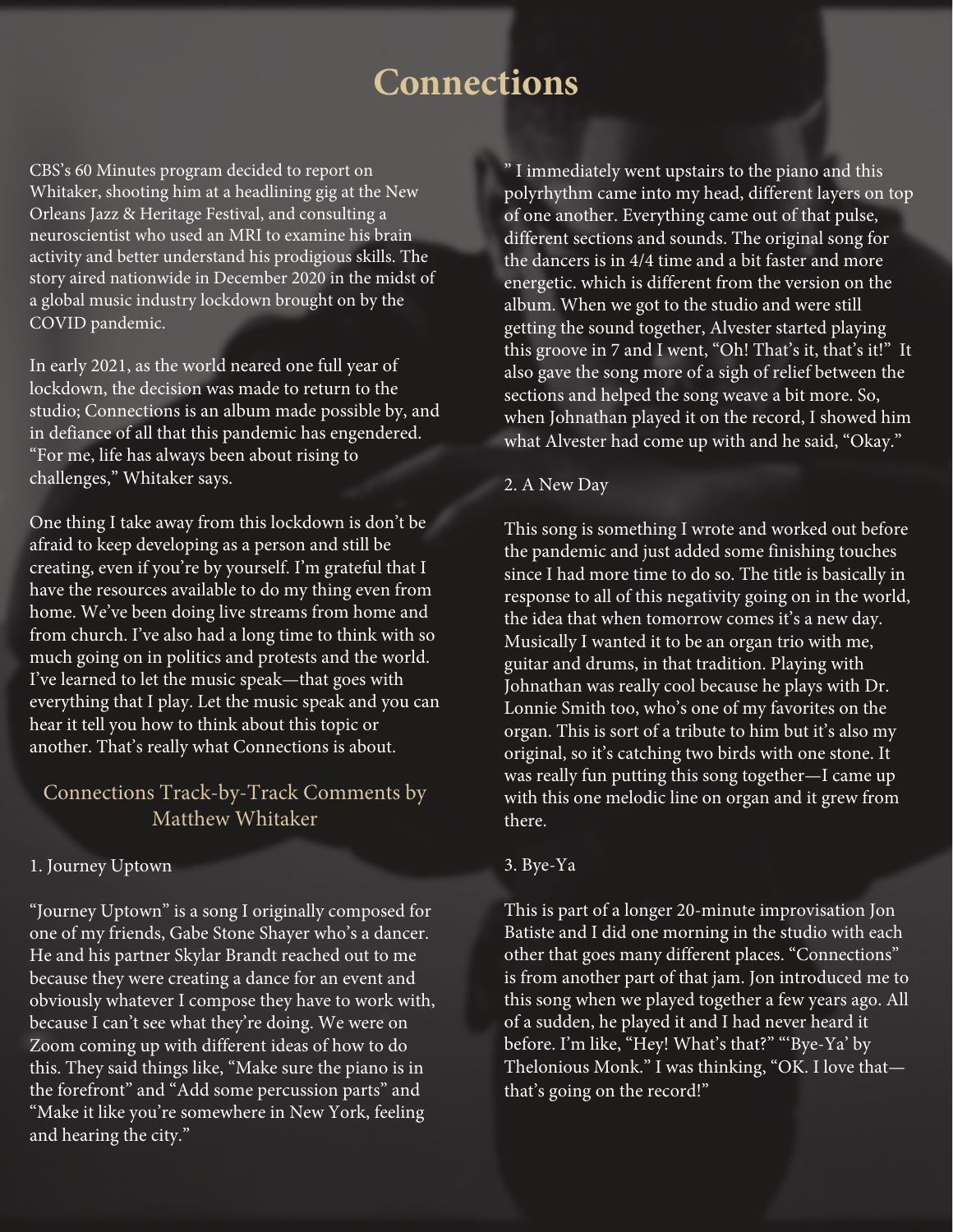I met Jon when I was about 10—I saw him perform at Jazz at Lincoln Center in the Allen Room, and I went up to him, "Hey, I love your playing, I want to play with you!" That was me at 10 years old. Later he invited me to one of his shows with Stay Human and ever since he's invited me up to perform with him onstage, including on The Late Show with Stephen Colbert.

#### 4. Spain

Chick Corea is really one of the masters—another hero. He and Herbie Hancock and McCoy Tyner are similar in a way to me because they played keyboards and their music is very experimental, compared to bebop guys like Bud Powell and Barry Harris and Mulgrew Miller. I get inspiration from all of them, really. My very first introduction to Chick was hearing him do "Spain"—I think it was when my dad showed me a video of him playing it when I was 8. Man, I was so young back then! Chick passed in February and we were in the studio a month later, and one evening we just decided we're doing "Spain." My band already does an arrangement of this song, so it was easy to track. There's a piano part that is inspired by Bobby Enriquez who put that in his own arrangement, but the rest of the notes, that's all me. I like that texture of the Hammond in the intro. Derrick had the idea of doing the intro on organ while the primary instrument on the meat of the song is the Rhodes.

### 5. Connections

This tune grew naturally from Jon and I starting with "Bye Ya"—another of the moments in that 20-minute session. You can hear how it came together in this recording I was playing on some notes and he was playing on other notes, a very reflective kind of vibe. The next day OT—Otis Brown III—came by, so we decided to get him in on drums on the track and it was just magical. Then Derrick, after the recording dates were over, went to his home studio and added the multiple basses playing in harmony. That's rare to hear and it's so great he came up with that. The last part with me speaking about "Stop Fighting" before we hear that song, was also Derrick's idea. I ask, why all the negativity in the world, why all the shooting, why are we doing all this for no reason? "JUST STOP"—I say at the end. Cue the reverb.

### 6. Stop Fighting

This is one of the tunes I wrote during the pandemic and this was the last song we tracked on that first day in the studio, then we let the song sit for a few days and I did all my overdubs on it a few days after—all of them, each in one take. I wrote it because obviously we had the recent killings of George Floyd and Breonna Taylor, and now a lot of other people for no reason whatsoever. Also because of all the negativity, bullying, disrespect and fighting going on around the world. I originally was going to do it on Rhodes but after I tried it on piano, I thought that fit much better. The rest of it came to me from the part that's repeating through the song. The beginning part is this moment of reflecting on all that's happened in the past 400 years with slavery and after, and how many people who have been taken from us. The middle section is the protest moment. We had just been working on it and stopped to listen, and when we were stepping back into the live room and I was already at the piano and all of a sudden Endea Owens, the bass player walks in and I could hear a march in her footsteps. I was like, "That's it, that's it! That's going on there." So we set up the microphone and recorded all of us stomping— which is about Black Lives Matter and people marching, and what it really says is that we march for the freedom, and not to fight. Then the last part, that's saying, "Okay, we've achieved a victory we're free." Freedom, freedom, freedom, freedom! I'm sorry, I get emotional when I talk about this stuff this is who I am.

### 7. Lately

From "Stop Fighting" into "Lately", we sequenced those two on purpose, meaning it's all happening recently and sill now. I've usually played this song live on solo piano and we first tried that, but Derrick had the idea of layering different keyboards like we did and the bass sound we used, to get the whole Stevie, '70s vibe. At first I was thinking, "Oh, this is going to be too much musically, too much going on." But it ended up working out great. Derrick knows what he's doing. I met Stevie back when I was 10 at the Apollo Theater—he gave me one of his harmonicas, an A flat, single-key. I still have it.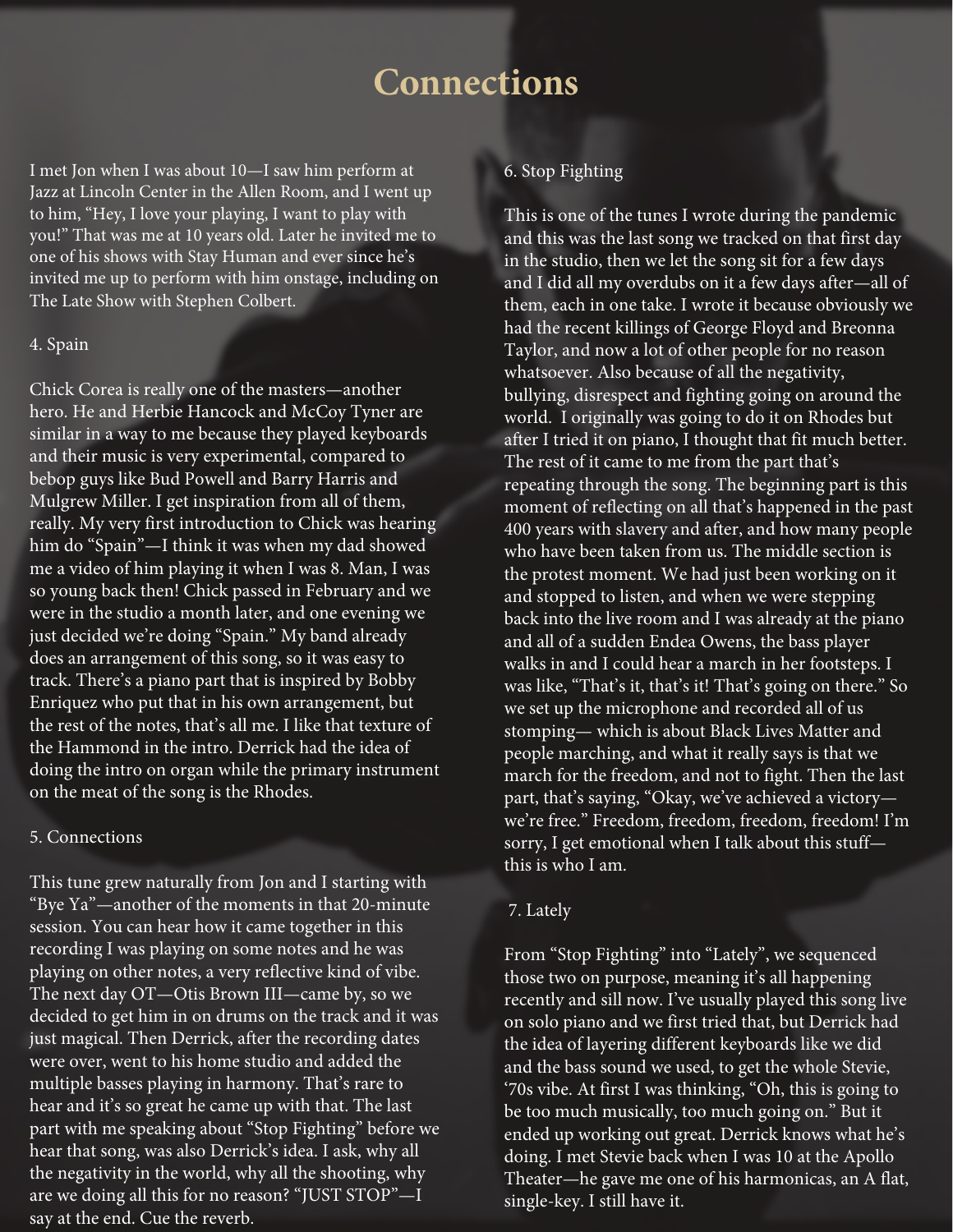#### 8. I'm Sorry

This song is pretty interesting. We were just improvising on the spot and Derrick asked me to start something and told everyone else, "Just follow Matthew." I was coming up with some ideas on organ, and it grew from there. Derrick and my dad came up with the title because it has that old R&B, Barry White feel going on, you know— [sings "I'm Sorry" in Barry White voice.] No planning, no nothing. That song was pure improvisation. We actually did another take of it that was even more relaxed, but we ended up using this one because we liked the flow better.

### 9. Jeannine

I've known about this tune since I was at Jazz House Kids and heard a lot of kids playing it, and later I arranged it for my theory class in Julliard. The assignment was to take a jazz standard and make it a Latin tune. I did all the parts—drums, bass, piano, horns. When I showed it to Derrick, he was right on it. "This is definitely going on the record." I had the idea of asking Steve Oquendo and his trio to help out. I met Steve at the Harlem School of the Arts when I was about 8. He was my first ensemble teacher and taught me a lot about Latin piano. We tracked the band first, and then Steve and his crew came over and they did the horns and I sat in with them. This is another tribute to more heroes—Cannonball, Duke Pearson and also my family, because my mom was born in the Dominican Republic and my relatives on her side, they all listen to a lot of Latin music.

### 10. Don't Get Around Much Anymore

My manager introduced me to Miss Regina at the Monterey Jazz Festival, where she invited me to perform with her on stage. We did a different Ellington song then, and we've been trying to get together ever since, so this is the first song we've recorded together in the studio.

It was her and me, with Alvester on drums, Endea on bass, and we based it on that version from the album of Duke Ellington with different violinists. It was super cool to do this, pay tribute to Duke and, as we say, there's so much grease on that song, you know [bends note soulfully on synthesizer.] It was fun. I'm really happy how this song turned out.

### 11. Blue Rondo à la Turk

Fun fact: we actually did five takes of this song. We were trying to figure out which vibe we liked the best, and which flute solo we liked of Gabby's [Gabrielle Garo] and we ended up choosing the final take. A few days after that, I added my own drums. Of so many Brubeck tunes, why did I choose this one? Because that's the first tune I ever heard him playing, from the CD my dad had, Time Out. I remember we were in the car listening to it and that came on. Fast forward a few years and I was on a concert for the Lighthouse Music School for the Blind and Visionally Impaired at the Metropolitan Museum, and I played it straight up, just like the record, with drums, bass, and saxophone. Then a few years later I decided to arrange it during the pandemic and shared it first with my piano instructor and he loved it, so I showed it to Derrick, and he said it again: we're doing that. The part at the very end where it gets very calm, we had Gabby do some harmonies on the flute and added parts of a speech I made. It's really fun to play. I can't wait to do this one live.

### 12. Trust Me

"Trust Me," "Lately" and "His Eye Is On The Sparrow" were all from that session with me alone, going song by song by song, nine or ten minutes of me just playing melodies I was feeling and not stopping. It was a natural thing—that's what we were going for. Later we separated it into three songs and placed them throughout the record. "Trust Me" was the first one I recorded and how I ended up choosing it was I had been watching a live stream of a church service and they played that song.